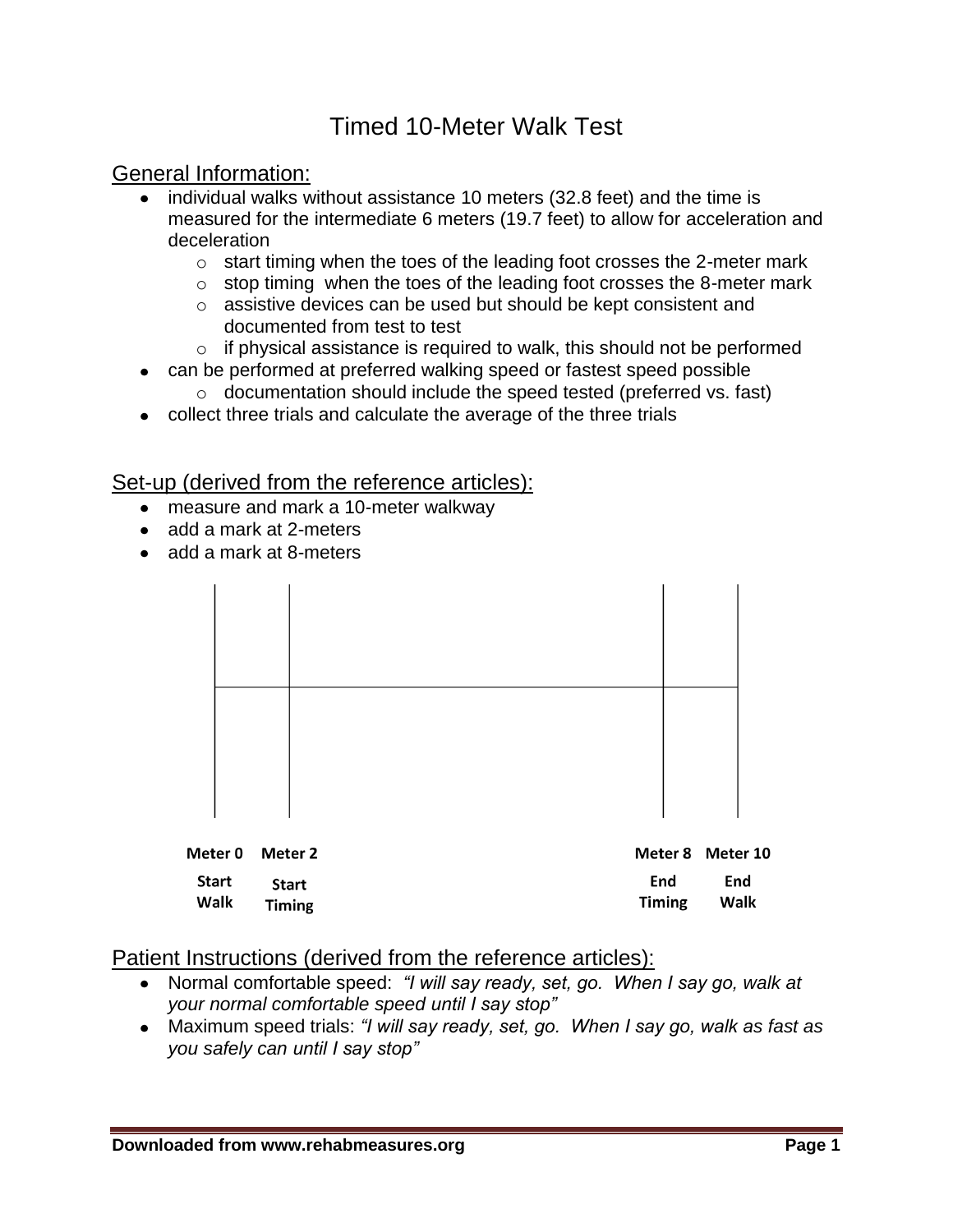# 10 Meter Walk Testing Form

| Seconds to ambulate 10 meters (only the middle 6 meters are timed)                                                                                                             |  |  |  |  |
|--------------------------------------------------------------------------------------------------------------------------------------------------------------------------------|--|--|--|--|
|                                                                                                                                                                                |  |  |  |  |
|                                                                                                                                                                                |  |  |  |  |
|                                                                                                                                                                                |  |  |  |  |
|                                                                                                                                                                                |  |  |  |  |
|                                                                                                                                                                                |  |  |  |  |
| Date:_________<br>Seconds to ambulate 10 meters (only the middle 6 meters are timed)<br>Self-Selected Velocity: Trial 1_________ sec.<br>Fast Velocity: Trial 1_______<br>sec. |  |  |  |  |
|                                                                                                                                                                                |  |  |  |  |
|                                                                                                                                                                                |  |  |  |  |
|                                                                                                                                                                                |  |  |  |  |
|                                                                                                                                                                                |  |  |  |  |
|                                                                                                                                                                                |  |  |  |  |